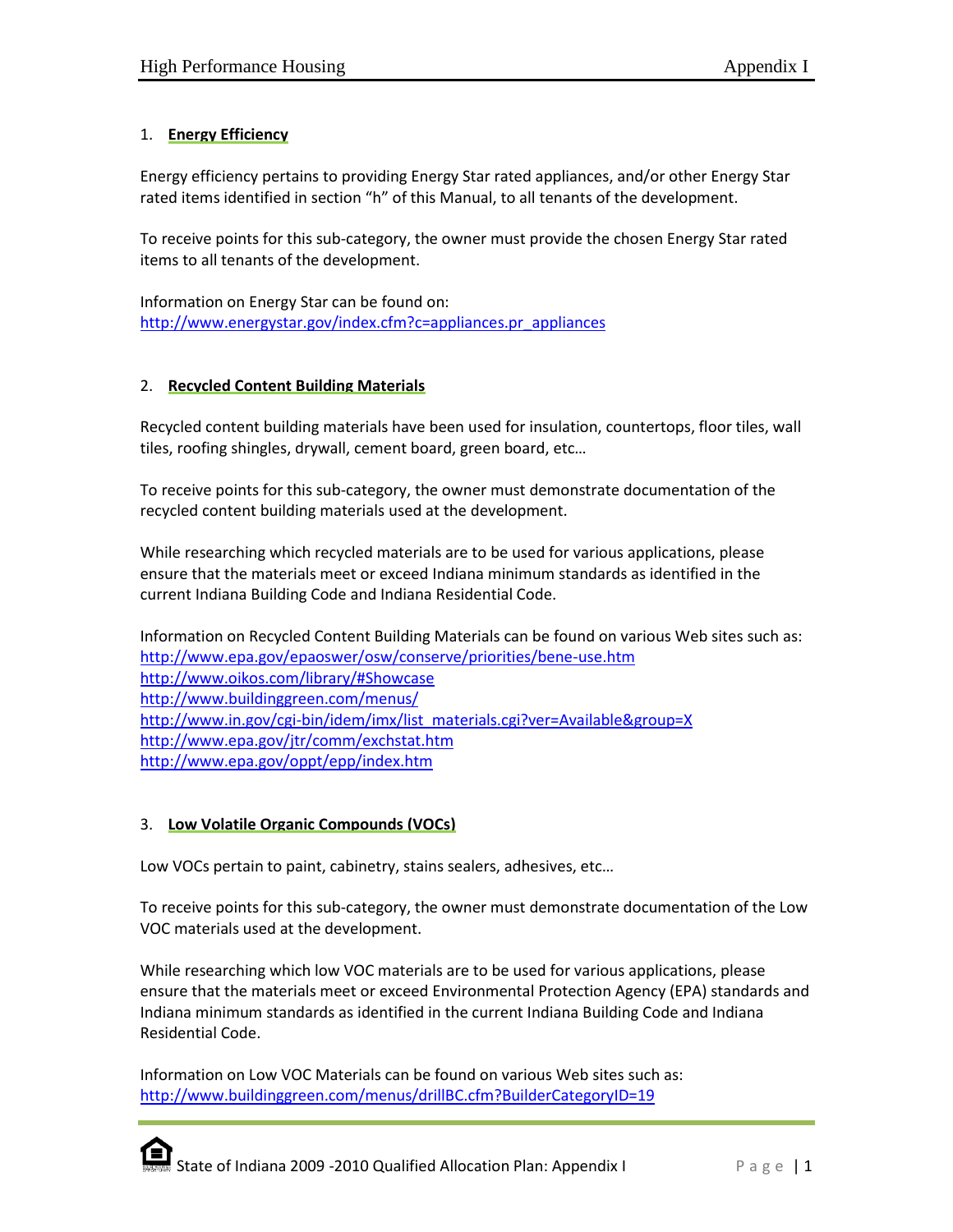<http://www.oikos.com/library/breathingwalls/index.html> <http://www.greenmakersupply.com/> [http://www.in.gov/cgi-bin/idem/imx/list\\_materials.cgi?ver=Available&group=X](http://www.in.gov/cgi-bin/idem/imx/list_materials.cgi?ver=Available&group=X)

### 4. **Low Impact Construction Practices**

Low Impact Construction Practices include practices such as recycling construction and demolition waste, Deconstruct and recycle, The use of Forest Stewardship Certified Forest products, Tunneling for utilities (No Trenching), Erosion and Sediment control during construction, Preserving Ecological Integrity…

To receive points for this sub-category, the owner must demonstrate documentation of the Low Impact Construction Practices used at the development.

Information on Low Impact Construction Practices can be found on various Web sites such as: <http://www.oikos.com/library/waste/index.html> <http://www.buildinggreen.com/menus/drillBC.cfm?BuilderCategoryID=14> <http://www.epa.gov/greenbuilding/pubs/enviro-issues.htm> [http://www.hgtvpro.com/hpro/nws\\_ind\\_nws\\_trends/article/0,2624,HPRO\\_26519\\_4975569,00.](http://www.hgtvpro.com/hpro/nws_ind_nws_trends/article/0,2624,HPRO_26519_4975569,00.html) [html](http://www.hgtvpro.com/hpro/nws_ind_nws_trends/article/0,2624,HPRO_26519_4975569,00.html) <http://fscus.org/>

### **5. Low Impact Procurement**

Low Impact Procurement pertains to mileage/distance from the procurement stage of raw and/or recycled materials to the production, distribution, and installation of the finished product at the development.

To receive points for this sub-category, the owner must demonstrate that the building materials obtained had traveled no more than an accumulative total of three hundred (300)-miles from the procurement of the raw materials to arriving at the development for installation.

Information on materials available in Indiana, and surrounding states can be found on various Web sites such as:

<http://www.in.gov/recycle/imx/> <http://www.epa.gov/jtr/comm/exchstat.htm> <http://www.epa.gov/oppt/epp/index.htm>

# **6. Smart use Training**